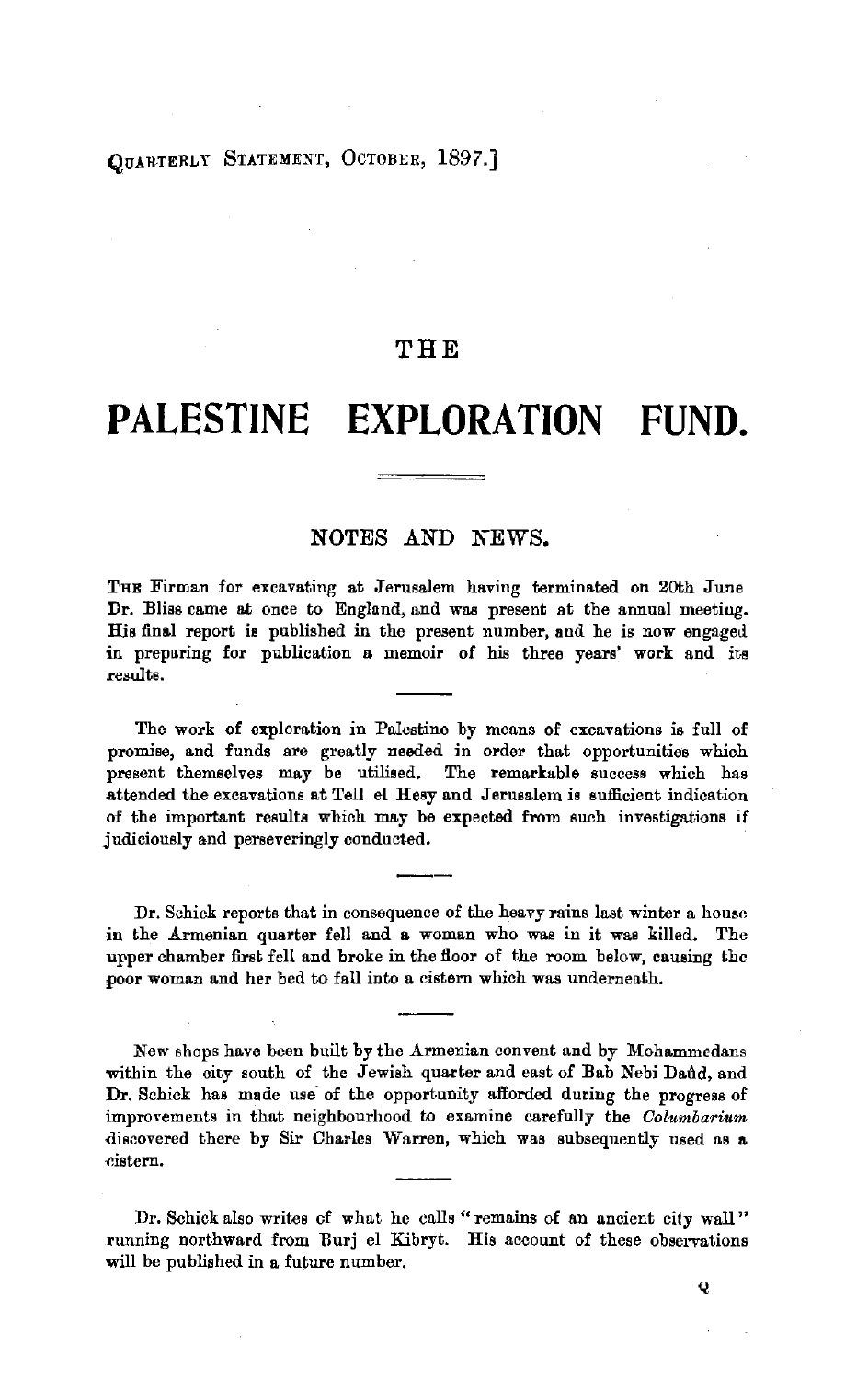With reference to Professor Theodore Wright's note on "The Swastica," in the *Quarterly Statement* for April last, p. 153, Miss Congreve, of Torquay, directs attention to a paper by John Newton, M.R.C.S.E., published in the " Proceedings of the Literary and Philosophical Society of Liverpool," No.  $\overline{x}$ xiv (1889), in which, facing p. 224, a drawing is given showing the



#### THE "FYLFOT" OR "SUASTIKA."

"origin of the 'fylfot' or 'suastika' by leaving out part of the rim of the, sun-wheel."

The income of the Society, from June 24th, 1897, to September 18th, 1897, was-from annual subscriptions and donations, including Local Societies, £249 6s. 3d.; from Lectures, £3 17s. 6d.; from sales of publications, &c., £146 17s. 7d.; total, £400 1s. 4d. The expenditure during the same period was £308 9s. 2d. On September 18th the balance in the Bank was £229 *lis. 2d.* 

Dr. Post's "Flora of Syria, Palestine, and Sinai" is now ready, and may be obtained on application to the author at Beirft.

The work embraces 126 orders, 850 genera, and 3,416 species, many of the latter, as well as numerous varieties, being new to science. It is illustrated by 445 woodcuts, and a coloured map, showing the botanical regions of the district covered. It contains a general analytical key to all the orders, and special keys to the larger tribes and genera. Much labour has been expended on these keys, and it is hoped that, by their means, the usefulness of the book will be greatly increased, especially for students and travellers.

Henry Turnbull, Esq., Grosvenor Road, Scarborough, has kindly consented to act as Honorary Local Secretary for Scarborough.

*Memo. for Subscribers to the Survey of Palestine.*-In the original programme it was intended that the "Archæological Researches" of M. Clermont-Ganneau should be published in one volume, but the work increased so much since its commencement that the Committee found it necessary to arrange for the publication of the whole in two volumes. Vol. II has been published in advance for the reasons stated in the prefatory note.

Vol. I, which treats of Jerusalem and its neighbourhood, is now well forward, and, when ready, will be sent out to the first 250 Subscribers without any increase in their subscriptions for the full set.

The set consists of "The Survey of Eastern Palestine," by Lieut.-Colonel Conder, LL.D., R.E., in one vol.; "The Fauna and Flora of Sinai, Petra, and the Wâdy 'Arabah," by H. Chichester Hart, B.A., in one vol.; "The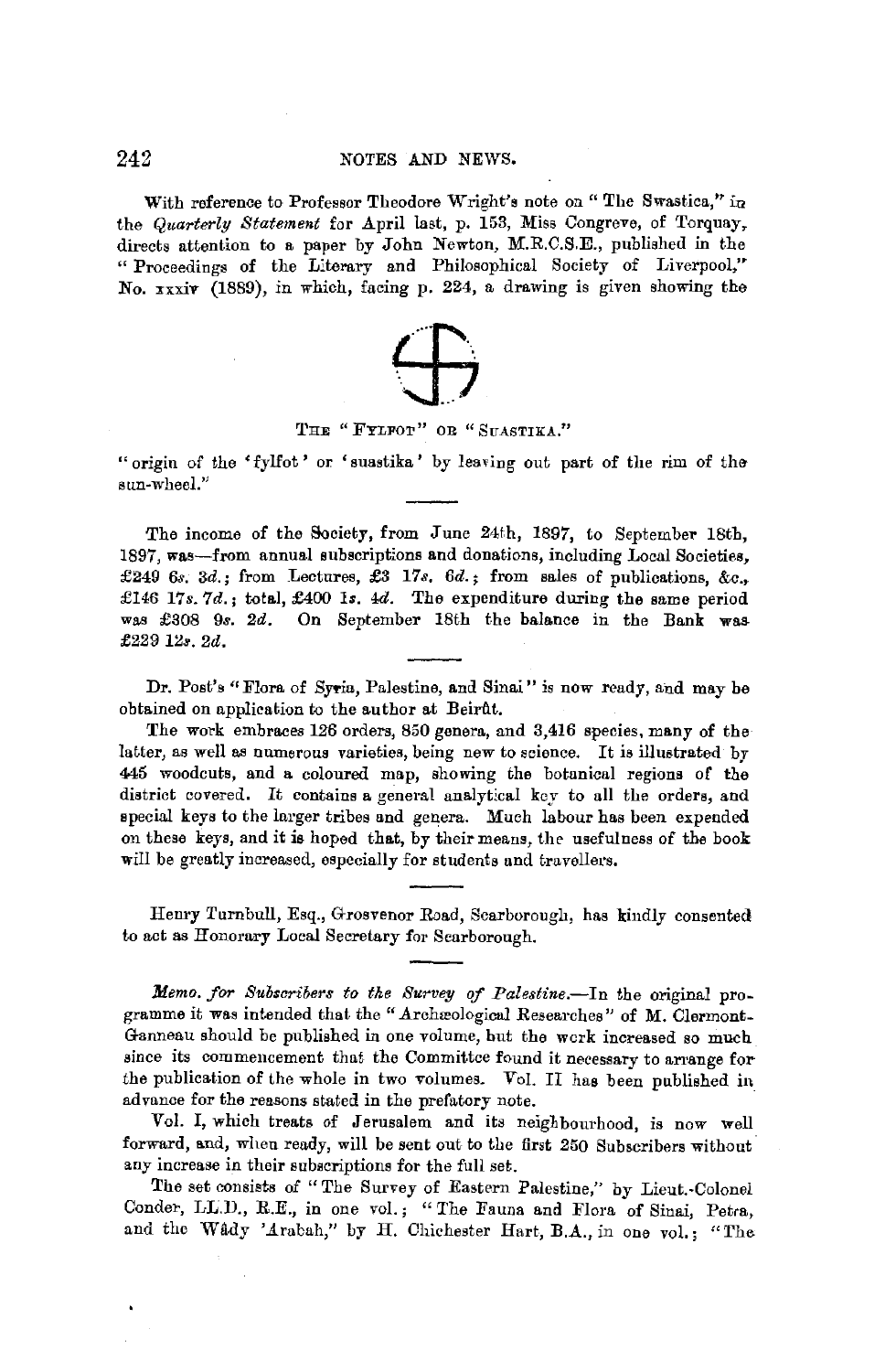Archeological Researches," by Professor Clermont-Ganneau, in two vols. Four volumes in all.

There are only a few copies of the sets left at the price of *£7 7s.* 

Lieut.-Colonel Conder's important work, "The Latin Kingdom of Jerusalem "-1099 to 1292 A.D.-describing the condition of Palestine under the Crusaders, was published in January. It is based on the chronicles and contemporary accounts, both Christian and Moslem, and on the information collected during the progress of the Survey, with descriptions of the scenes of the important events, and other information not to be found *in* previous histories of the Crusades. It forms an octavo volume of over 400 pages, with two maps, giving the Crusading names and boundaries of the " Fiefs" throughout Palestine.

A translation of Beha ed Din's "Life of Saladin," A.D. 1145-1232, which forms the concluding volume of the Palestine Pilgrims' Text Series, is now being issued.

This translation has been compared with the original Arabic, and annotated by Lieut.-Colonel Conder, LL.D., R.E., with a preface and notes by Major. General Sir Charles Wilson, K.C.B., F.R.S., R.E.

Copies of the "Life of Saladin," bound in cloth, with an index, *can be had separately.* Price to Subscribers to the Fund, 6s. 6d.

Sir Charles Wilson writes in reference to the "Life of Saladin" :-- "The present volume closes the series of translations issued by the Palestine Pilgrims' Text Society, and I am glad to take this opportunity of conveying the thanks of the Committee to those gentlemen who have so kindly and readily given their assistance in translating, annotating, and editing the works. Without the eordial assistance of those gentlemen it would not have been possible to carry out the original programme of the Society, and place within the reach of English readers the more important of the records which the early and mediæval pilgrims have left of their pilgrimages to Jerusalem and the Holy Land. The Committee and the Society are also deeply indebted to the Hon. Secretary and Treasurer, who has done so much to further the interests of the work."

The price of a complete set of the translations published by the Society, in 13 volumes, with general index, bound in cloth, is £10 10s. A catalogue describing the contents of each volume can be had on application to the Secretary, 24, Hanover Square.

Livraison 15 of M. Clermont-Ganneau's "Recueil d'Archéologie Orientale," which has reached us, contains articles on the Statue of the Nabatean Ring Rabel I at Petra; a reliquary of the Crusades; the "cames" or *gites d'étape* of the Mamlook Sultans, &c.

Branch Associations of the Bible Society, all Sunday Schools within the Sunday School Institute, the Sunday School Union, and the Wesleyan

Q 2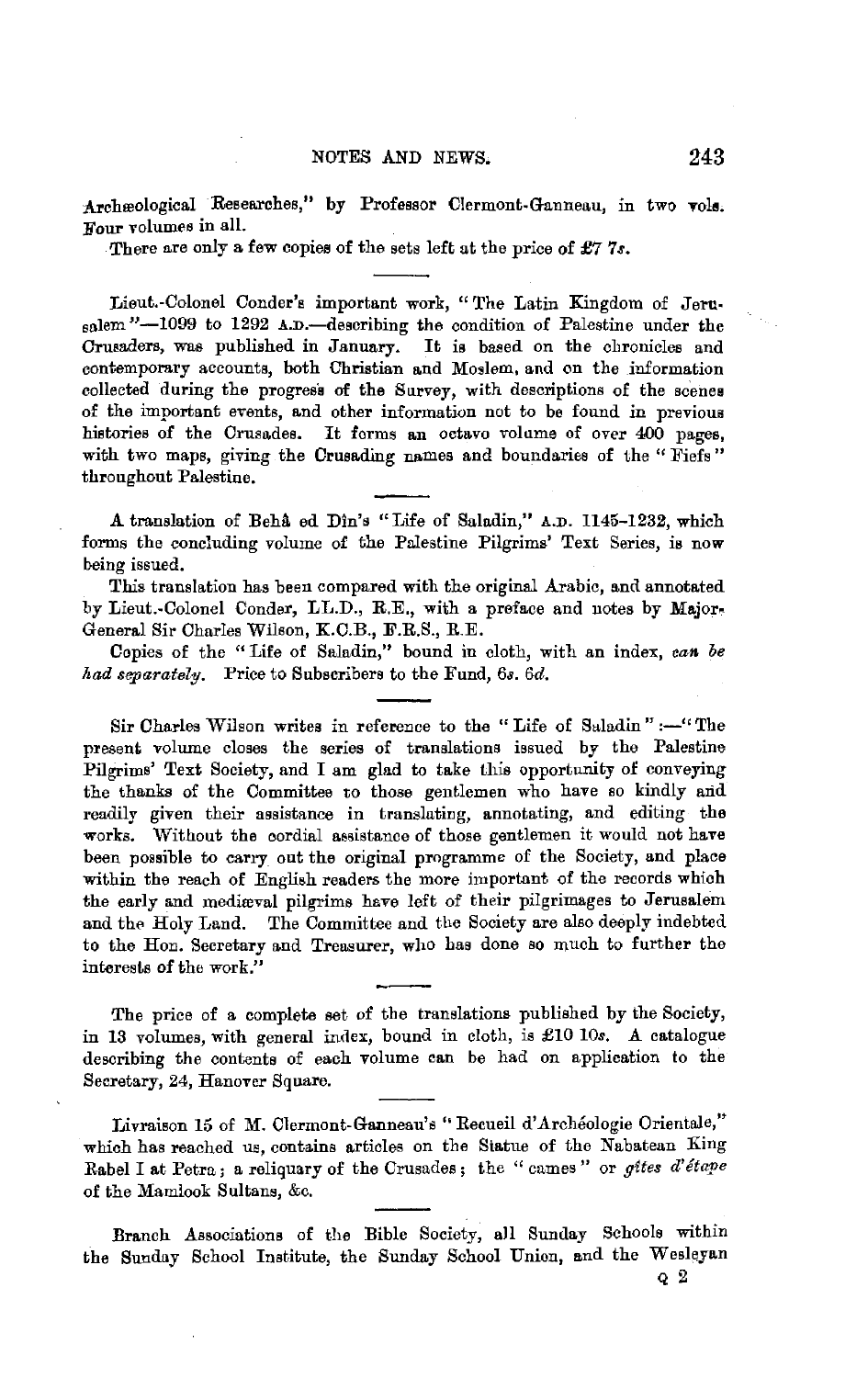Sunday School Institute, will please observe that by a. special Resolution of the Committee they will henceforth be treated as subscribers and be allowed to purchase the books and maps (by application only to the Secretary) at reduced price.

The Committee have to acknowledge with thanks the following donations to the Library of the Fund  $:=$ 

" The Holy Land in Geography," vol. i; "The Holy Land in History," vol. ii. By Townsend MacCoun, A.M., New York. From the author.

The Committee will be glad to receive donations of Books to the Library of the Fund, which already contains many works of great value relating to Palestine and other Bible Lands. A catalogue of Books in the Library will A catalogue of Books in the Library will be found in the July *Quarterly Statement,* 1893.

Mr. George Armstrong's Raised Map of Palestine is on view at the office of the Fund. A circular giving full particulars about it will be sent on application to the Secretary.

The third edition of the new Collotype Print or Photo-relief from a specially prepared copy of the Raised Map of Palestine is now ready. Price to subscribers, 2s. 3d.; non-subscribers, 3s. 3d., post free.

The print is on thin paper, measuring 20 inches by 28 $\frac{1}{2}$  inches.

The museum of the Fund, at 24, Hanover Square, is now open to subscribers between the hours of 10 a.m. and 5 p.m., every week-day except Saturdays, when it closes at 2 p.m.

It may be well to mention that plans and photographs alluded to in the reports from Jerusalem and elsewhere cannot all be published, but all are preserved in the office of the Fund, where they may be seen by subscribers.

While desiring to give publicity to proposed identifications and other theories advanced by officers of the Fund and contributors to the pages of the *Qi&arterly Statement,* the Committee wish it to be distinctly understood that by publishing them in the *Quarterly Statement* they neither sanction nor adopt them,

In order to make up complete sets of the *Quarterly Statement* the Committee will be very glad to receive any of the back numbers.

Subscribers who do not receive the *Quarterly Statement* regularly are asked to send **a** note to the Secretary. Great care is taken to forward each number to those who are entitled to receive it, but changes of address and other **cauaea**  occasionally give rise to omissions.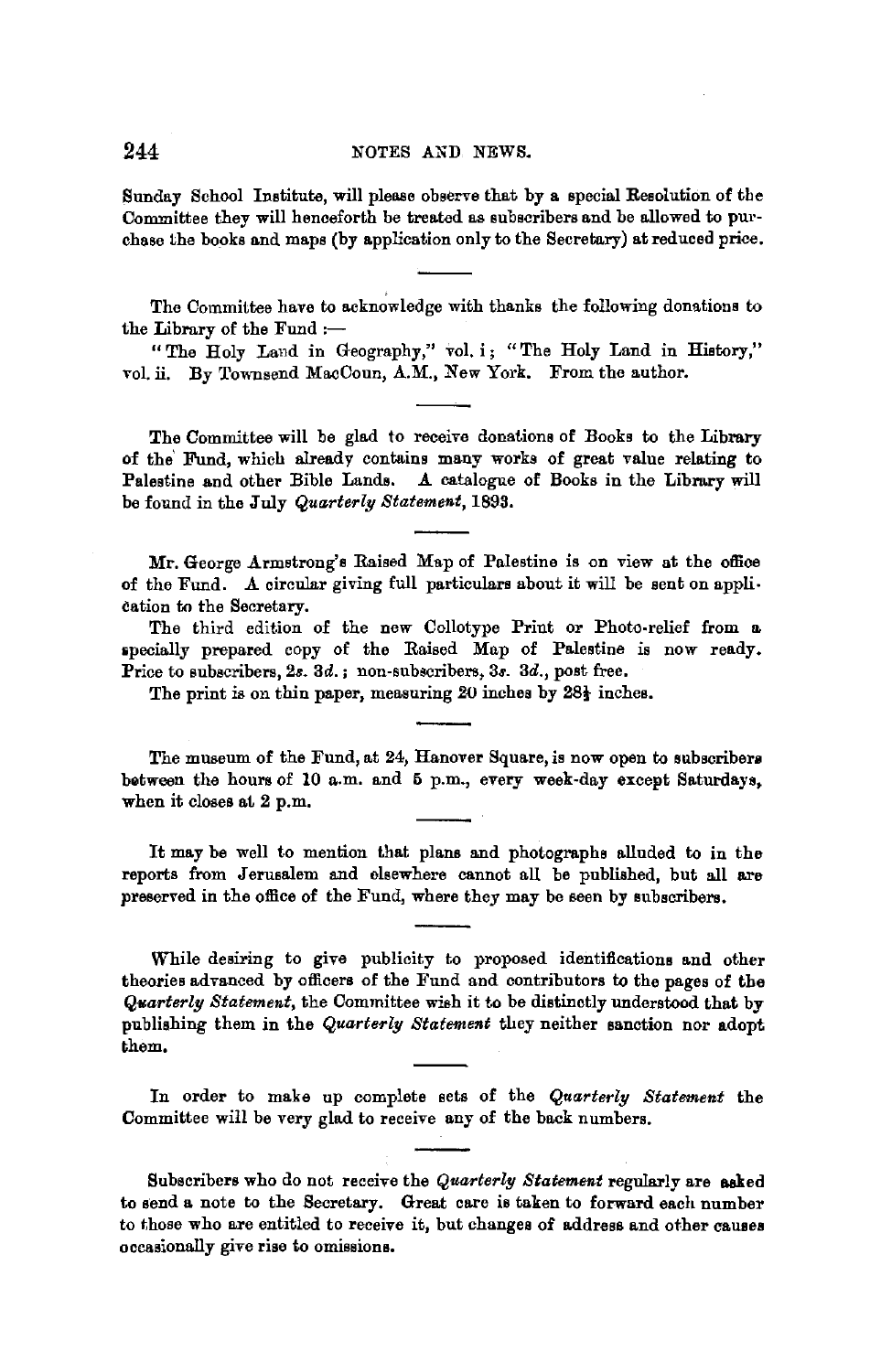#### NOTES AND NEWS. 245

The Committee of the Palestine Exploration Fund desire to make clear that they have no book on their List of Publications called "Picturesque Palestine," nor is any person authorised to represent this book as published by the Society; nor has the Society any book-hawkers in its employment.

TOURISTS are cordially invited to visit the Loan Collection of "Antiques" in the JERUSALEM ASSOCIATION ROOM of the Palestine Exploration Fund. opposite the Tower of David, Jerusalem. Hours: 8 to 12, and 2 to 6. Maps of Palestine and Palestine Exploration Fund publications are kept for sale,

Photographs of Dr. Schick's models (1) of the Temple of Solomon, (2) of the Herodian Temple, (3) of the Haram Area during the Christian occupation of Jerusalem, and (4) of the Haram Area as it is at present, have been received at the office of the Fund. Sets of these photographs, with an explanation by Dr. Schick, can be purchased by applying to the Secretary, 24, Hanover Square, W.

The authorised lecturers for the Society are-

AMERICA.

- Professor Theodore F. Wright, Ph.D., 42, Quincy Street, Cambridge, **Mass.,** Honorary General Secretary of the Palestine Exploration Fund for the United States. His subjects are as follows:-
	- (1) The Building of Jerusalem.
	- (2) The Overthrow of Jerusalem.
	- (3) *The Progress of the Palestine Exploration.*

### ENGLAND.

The Rev. Thomas Harrison, F.R.G.S., The Vicarage, Appledore, Ashford, Kent. His subjects are as follows :-

- (1) Research and Discovery in the Holy Land.
- (2) *Bible Scenes in the Light of Modern Science.*
- (3) The Survey of Eastern Palestine.
- (4) *In the Track of the Israelites from Egypt to Canaan.*
- (5) The Jordan Valley, the Dead Sea, and the Cities of the Plain.
- (6) *The Recovery of Jerusalem-(Excavations in* 1894).
- (7) *The Recovery of Lachish and the Hebrew Oonq\_uest of Palestine.*
- (8) *Archaelogical Illustrations of the Bible.* (Specially adapted for Sunday School Teachers).
- N.B.-All these Lectures are illustrated by specially prepared lantern slides.

#### The Rev. Charles Harris, M.A., F.R.G.S., Appledore, Ashford, Kent. (All Lectures illustrated by lantern slides.) His subjects are as follows: $-$

- **(1)** *Modern Discoveries in Palestine.*
- (2) *Stories in Stone; or, New Light on the Old Testament.*
- (3) *Underground Jerusalem; or, With the Explorer in* 1895. :Bible Stories from the Monuments, or Old Testament History in the Light of Modern Research :-